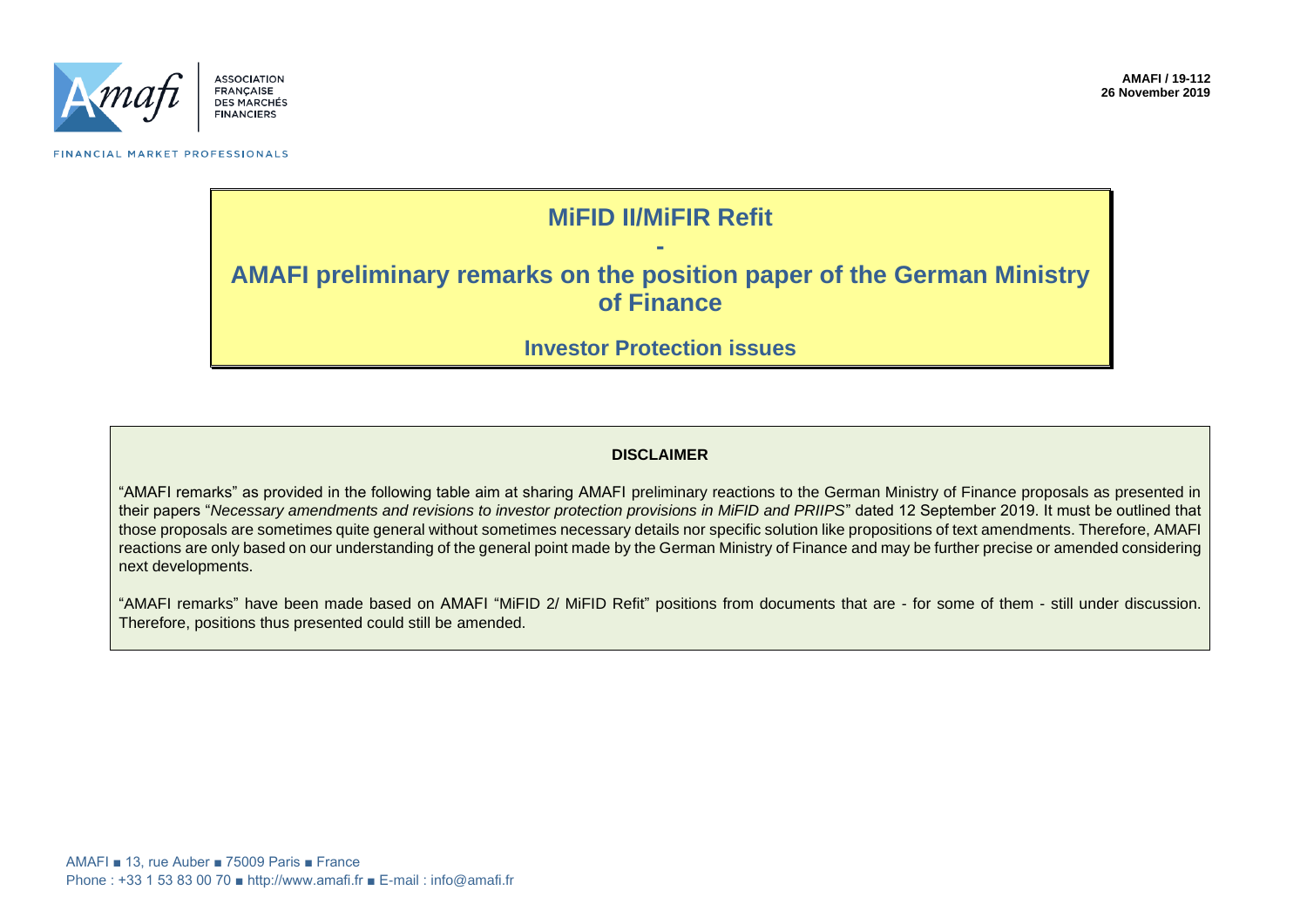

| <b>Time scope</b>                                               | <b>Areas where</b><br>amendments are<br>needed | <b>German Ministry of Finance proposals</b>                                                                                                                                                                                                                                                                                                                                                                                                                                                                                                                                                                                                                                                                              | <b>AMAFI remarks</b>                                                                                                                                                                                                                                                                                                                                                                                                                                                                                                                           |
|-----------------------------------------------------------------|------------------------------------------------|--------------------------------------------------------------------------------------------------------------------------------------------------------------------------------------------------------------------------------------------------------------------------------------------------------------------------------------------------------------------------------------------------------------------------------------------------------------------------------------------------------------------------------------------------------------------------------------------------------------------------------------------------------------------------------------------------------------------------|------------------------------------------------------------------------------------------------------------------------------------------------------------------------------------------------------------------------------------------------------------------------------------------------------------------------------------------------------------------------------------------------------------------------------------------------------------------------------------------------------------------------------------------------|
| Investor protection provisions in MiFID and PRIIPS <sup>1</sup> |                                                |                                                                                                                                                                                                                                                                                                                                                                                                                                                                                                                                                                                                                                                                                                                          |                                                                                                                                                                                                                                                                                                                                                                                                                                                                                                                                                |
| <b>MiFID near term</b>                                          | Wholesale clients                              | Currently, all information requirements on costs and<br>charges also apply to professional clients and<br>eligible counterparties. Fulfilling these requirements<br>burdensome for investment firms, while<br>is.<br>wholesale clients usually have different sources of<br>information and the expertise to assess costs and<br>charges without being dependent on information<br>about every transaction. Therefore, in order to avoid<br>unnecessary burdens to investment firms as well as<br>to professional clients and eligible counterparties,<br>the client information requirements of MiFID and the<br>respective level 2 provisions should be limited by<br>giving these clients the possibility to opt out. | AMAFI agrees with the burdensome of some MiFID<br>Il requirements (especially those related to costs<br>and charges) for professional and eligible<br>counterparties. Nevertheless, AMAFI proposes not<br>apply such requirements to eligible<br>to<br>counterparties (unless the EC requests to receive<br>the information) rather than propose the possibility<br>to "opt out".<br>As for professional clients, AMAFI proposes a more<br>proportionate regime ( <i>i.e.</i> focusing on service costs<br>and provided through tariff grids). |

<sup>1</sup> German Ministry of Finance, *[«Necessary amendments and revisions to investor protection provisions in MiFID and PRIIPS»](https://www.bundesfinanzministerium.de/Content/DE/Gesetzestexte/Gesetze_Gesetzesvorhaben/Abteilungen/Abteilung_VII/19_Legislaturperiode/Position-paper-MiFID-and-PRIIPS.pdf?__blob=publicationFile&v=9), August 2019*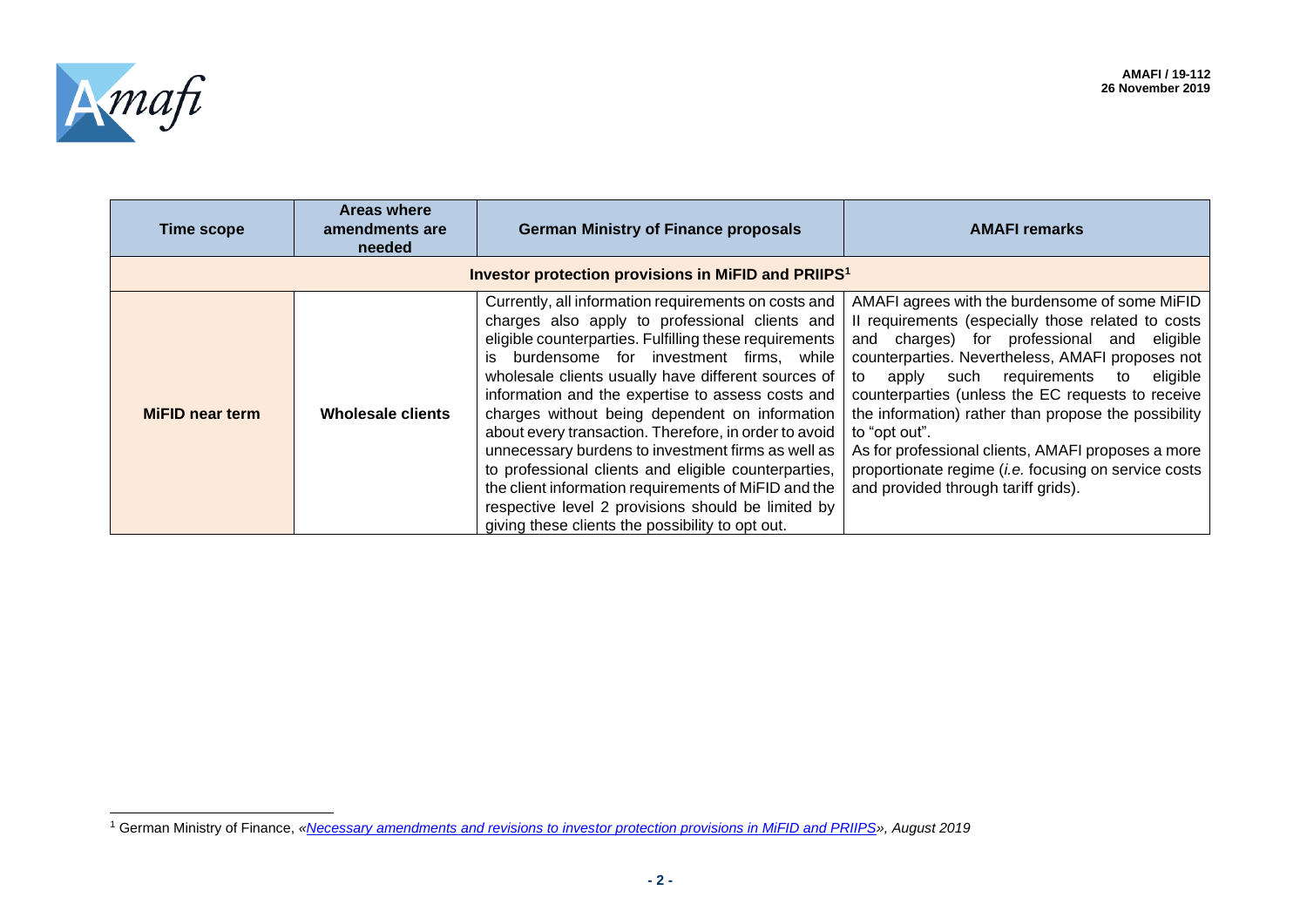

| <b>Time scope</b>      | <b>Areas where</b><br>amendments are<br>needed    | <b>German Ministry of Finance proposals</b>                                                                                                                                                                                                                                                                                                                                                                                                                                                                                                                                                                                                                                                                                                                                                                                                                    | <b>AMAFI remarks</b>                          |
|------------------------|---------------------------------------------------|----------------------------------------------------------------------------------------------------------------------------------------------------------------------------------------------------------------------------------------------------------------------------------------------------------------------------------------------------------------------------------------------------------------------------------------------------------------------------------------------------------------------------------------------------------------------------------------------------------------------------------------------------------------------------------------------------------------------------------------------------------------------------------------------------------------------------------------------------------------|-----------------------------------------------|
| <b>MiFID near term</b> | <b>Distance</b><br>communication                  | Under MiFID, clients must be informed about the<br>costs and related charges of a financial instrument<br>in good time before the provision of investment<br>services in a durable medium. This rule also applies<br>to clients using a means of distance communication<br>(e.g. telephone orders), where a timely provision of<br>ex-ante information in many cases might possibly<br>not be provided due to practical reasons. To ensure<br>that these clients can use a means of distance<br>communication effectively, and to ensure the timely<br>conclusion of transactions, particularly in fast<br>markets, investment firms should be allowed to<br>provide ex-ante cost information after the client is<br>bound by an agreement under the same conditions<br>set out in Article 25 (6) MiFID regarding the<br>provision of a suitability statement. | AMAFI agrees with this proposal.              |
| <b>MiFID near term</b> | <b>Recording of</b><br>telephone<br>conversations | The implementation of the recording requirement<br>(Art. 16 (7) MiFID) causes high costs for investment<br>firms, raises data privacy concerns for customers,<br>and has the potential to impair the confidentiality of<br>communication between investment firm and client.<br>The German Ministry of Finance is therefore in<br>favour of deleting the provision. At a minimum,<br>clients should be allowed to waive the telephone<br>recording requirement, under the condition that<br>they are provided with information regarding the<br>risks of not being able to use a telephone recording<br>as proof in cases of dispute with an advisor.                                                                                                                                                                                                          | AMAFI does not have concern about this issue. |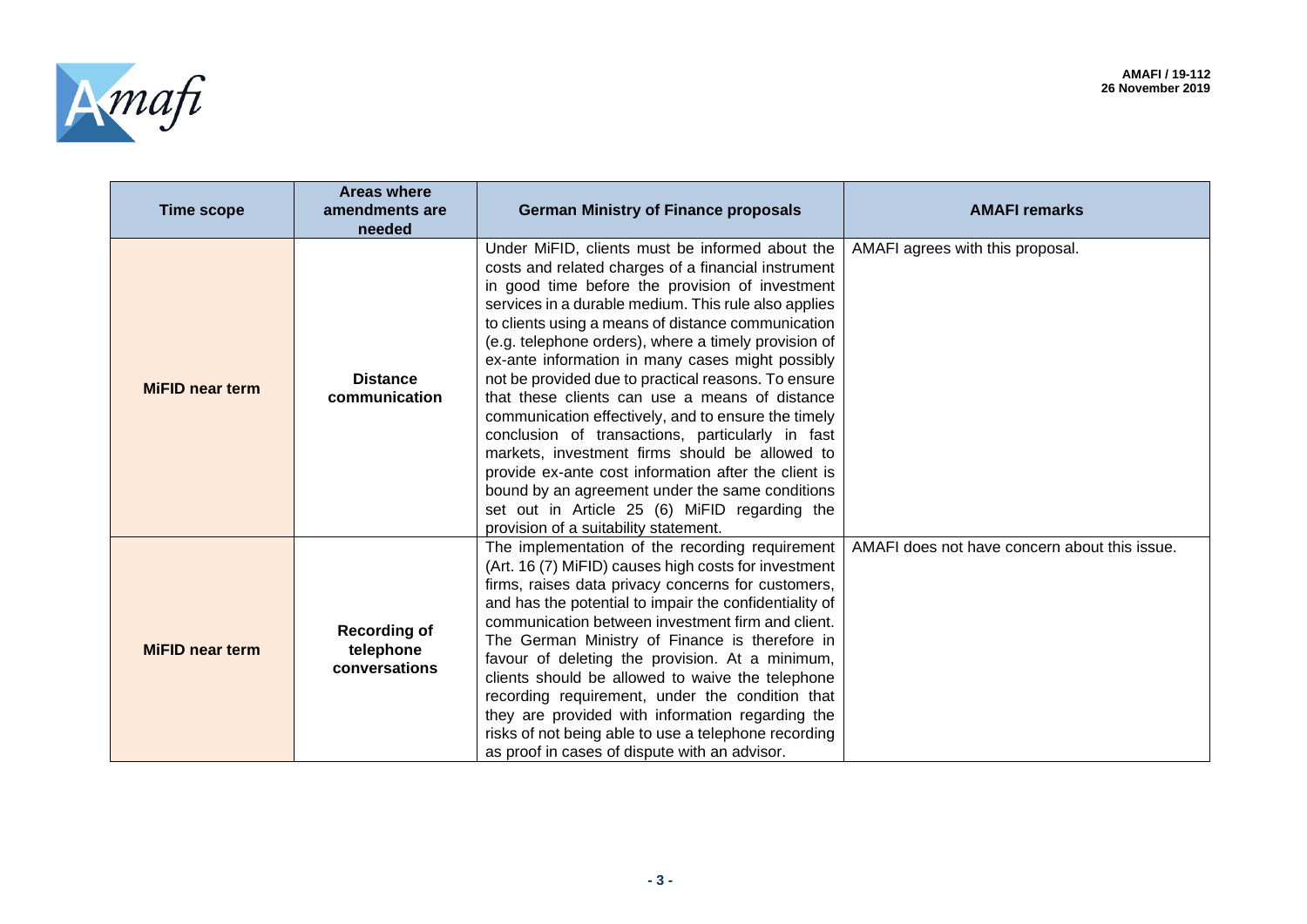L,



 $\overline{a}$ 

| <b>Time scope</b>       | <b>Areas where</b><br>amendments are<br>needed                                   | <b>German Ministry of Finance proposals</b>                                                                                                                                                                                                                                                                                                                                                                                                                                                                                                                                                                                                                                                      | <b>AMAFI</b> remarks                                                                                                                                                     |
|-------------------------|----------------------------------------------------------------------------------|--------------------------------------------------------------------------------------------------------------------------------------------------------------------------------------------------------------------------------------------------------------------------------------------------------------------------------------------------------------------------------------------------------------------------------------------------------------------------------------------------------------------------------------------------------------------------------------------------------------------------------------------------------------------------------------------------|--------------------------------------------------------------------------------------------------------------------------------------------------------------------------|
| <b>MiFID near term</b>  | <b>Product governance</b><br>requirements for<br>simple financial<br>instruments | Simple financial instruments (e.g. plain vanilla<br>bonds, shares) used for corporate financing do not<br>change their structure or payment profile during<br>their life cycle. In general, a periodic review of such<br>instruments does not lead to additional benefits for<br>clients and should therefore not be required. Among<br>other things, this would facilitate corporate<br>financing.                                                                                                                                                                                                                                                                                              | AMAFI agrees with this proposal but also has<br>additional proposals regarding application of<br>product governance<br>requirements for simple<br>financial instruments. |
| <b>PRIIPS near term</b> | Scope of application                                                             | Due do the Commission's current interpretation<br>regarding the scope of PRIIPS a significant volume<br>of plain vanilla bonds with make-whole clauses<br>traded on German trading venues is not available<br>to non-professional clients. Bonds should not<br>become packaged products simply by adding a<br>make-whole clause. Therefore, it should be<br>specified that PRIIPS does not apply to plain vanilla<br>corporate bonds, including bonds with a<br>makewhole clause (e.g. bonds with the amount<br>repayable directly linked to an interest rate index).<br>Additionally, in our view, the trading of these<br>products does not lead to significant investor<br>protection issues. | AMAFI agrees with this proposal.                                                                                                                                         |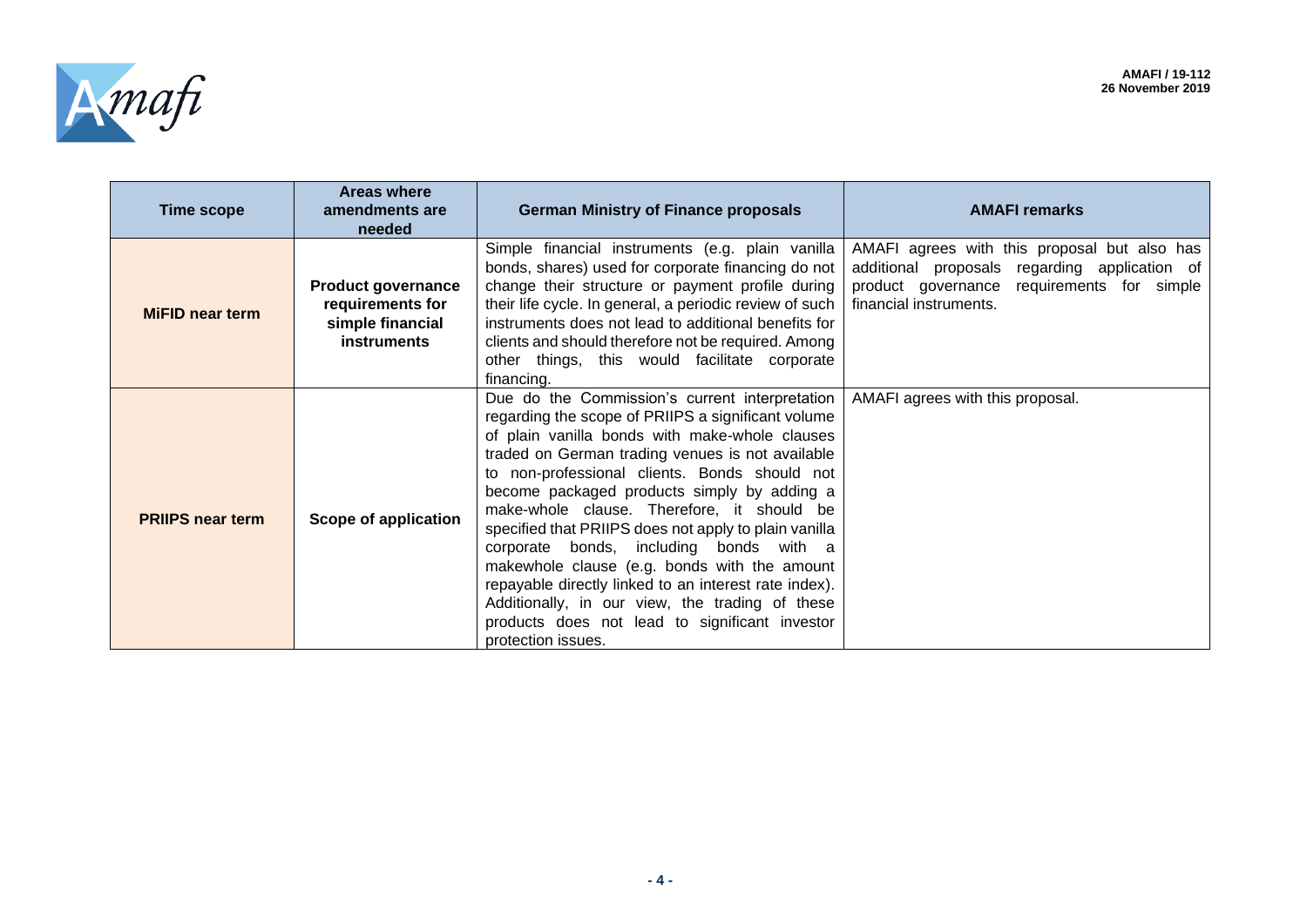

| <b>Time scope</b>        | <b>Areas where</b><br>amendments are<br>needed | <b>German Ministry of Finance proposals</b>                                                                                                                                                                                                                                                                                                                                                                                                                                                                                                                                                                                                                                                                                                   | <b>AMAFI remarks</b>                                                                                                                                                                                                                                                                                                                                                                                                                                                                                                                                                                                                                                                                                                                                                                                                                                                                                  |
|--------------------------|------------------------------------------------|-----------------------------------------------------------------------------------------------------------------------------------------------------------------------------------------------------------------------------------------------------------------------------------------------------------------------------------------------------------------------------------------------------------------------------------------------------------------------------------------------------------------------------------------------------------------------------------------------------------------------------------------------------------------------------------------------------------------------------------------------|-------------------------------------------------------------------------------------------------------------------------------------------------------------------------------------------------------------------------------------------------------------------------------------------------------------------------------------------------------------------------------------------------------------------------------------------------------------------------------------------------------------------------------------------------------------------------------------------------------------------------------------------------------------------------------------------------------------------------------------------------------------------------------------------------------------------------------------------------------------------------------------------------------|
| <b>MiFID medium-term</b> | Introduction of semi-<br>professional clients  | MiFID does not differentiate between inexperienced<br>retail clients, who need all of the information and<br>protection provided for in MiFID, and experienced<br>retail clients, who are very active in financial<br>markets and therefore might not have the same<br>need for information. It should be examined how<br>such a semiprofessional client could be defined<br>properly and how information requirements could<br>be limited in such a way that they apply only to<br>inexperienced retail clients. In any case, it should<br>be assessed whether the information requirements<br>that apply to experienced retail 3 clients can be<br>limited to certain types of information (e.g.<br>standardised ex-ante cost information). | AMAFI tends to consider that the point is well made.<br>It is true that among the category of retail clients<br>there might be some significant differences of<br>experience and sophistication. It is also true to say<br>that generally speaking opt/in-out system is not an<br>efficient solution to this issue.<br>However, the proposal to create a whole new formal<br>category is too disruptive and would require costly<br>implementation changes in current process.<br>An alternative solution could be to allow firms to<br>distinguish among their retail clients those who<br>have the necessary experience to receive less<br>information and to trade some financial instruments<br>that are as today not available to retail (such as<br>some FIA, private equity,) and without prejudice<br>to any intervention measure decided by ESMA or<br>national NCAs that would still apply. |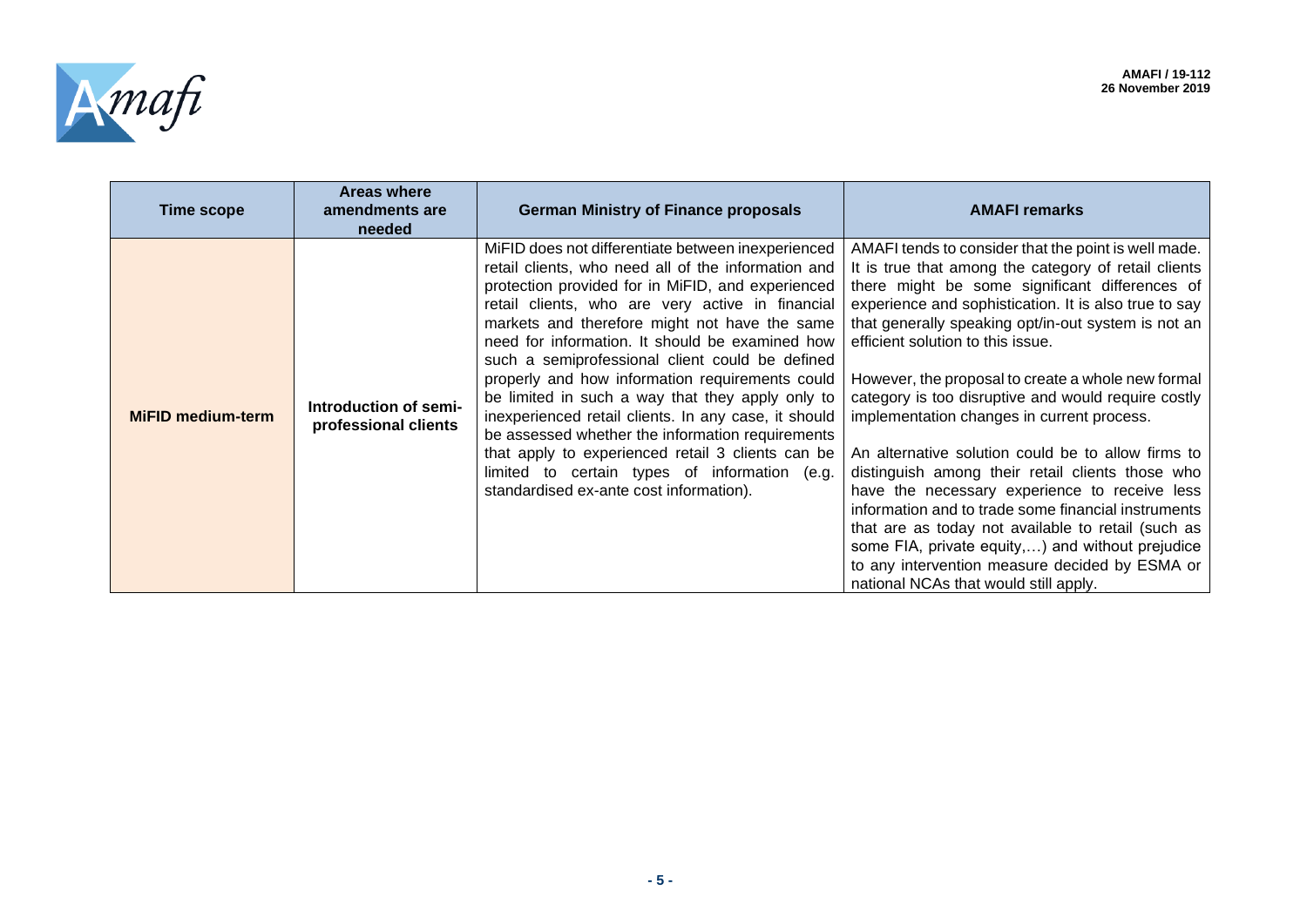

 $\sim$ 

| Time scope               | <b>Areas where</b><br>amendments are<br>needed | <b>German Ministry of Finance proposals</b>                                                                                                                                                                                                                                                                                                                                                                                                                                                                                                                                                                                                                                                                                                                                                                                                                                         | <b>AMAFI</b> remarks                                                                                                                                                                                                                                                                                                                                                                                                                                                                            |
|--------------------------|------------------------------------------------|-------------------------------------------------------------------------------------------------------------------------------------------------------------------------------------------------------------------------------------------------------------------------------------------------------------------------------------------------------------------------------------------------------------------------------------------------------------------------------------------------------------------------------------------------------------------------------------------------------------------------------------------------------------------------------------------------------------------------------------------------------------------------------------------------------------------------------------------------------------------------------------|-------------------------------------------------------------------------------------------------------------------------------------------------------------------------------------------------------------------------------------------------------------------------------------------------------------------------------------------------------------------------------------------------------------------------------------------------------------------------------------------------|
| <b>MiFID medium-term</b> | <b>Product governance</b>                      | Responses from market participants point out<br>several application issues regarding the product<br>governance requirements (e.g. extent of product<br>governance obligations for initial public offerings<br>(IPOs); lack of clarification at level 1 and level 2<br>regarding market makers and execution-only<br>cases). Some market participants even expressed<br>doubt that these requirements are needed at all. A<br>thorough analysis should be conducted to identify<br>the extent to which the product governance<br>provisions are achieving investor protection<br>objectives and whether these provisions can be<br>simplified or revoked, since adequate protection<br>could possibly be achieved through other<br>provisions, in particular the suitability test. In any<br>case, further clarification regarding the application<br>of these provisions is needed. | AMAFI proposes not to qualify the ISP which lead<br>the IPO as a "Manufacturer" regarding Product<br>governance requirements.<br>AMAFI also proposes to add more proportionality<br>for the application of product governance<br>requirements considering the investment service<br>provided (especially when the ISP only provided<br>execution services) and the nature of financial<br>instruments (see comment above on simple<br>financial instruments i.e. ordinary bonds and<br>shares). |
| <b>MiFID medium-term</b> | <b>Extra-territorial scope</b><br>of MiFID     | The extent to which MiFID requirements apply if a<br>MiFID investment firm does business outside the<br>EU appears to be rather unclear (e.g. do MiFID<br>product governance provisions or information<br>requirements apply if a MiFID firm deals with non-<br>EU clients abroad?). Further clarification on the<br>scope of MiFID in such cases at level 1 should be<br>considered.                                                                                                                                                                                                                                                                                                                                                                                                                                                                                               | Even though this point has not particularly been<br>raised during our workshop on MiFID 2 refit, we<br>might consider that such clarification could be<br>indeed useful.                                                                                                                                                                                                                                                                                                                        |